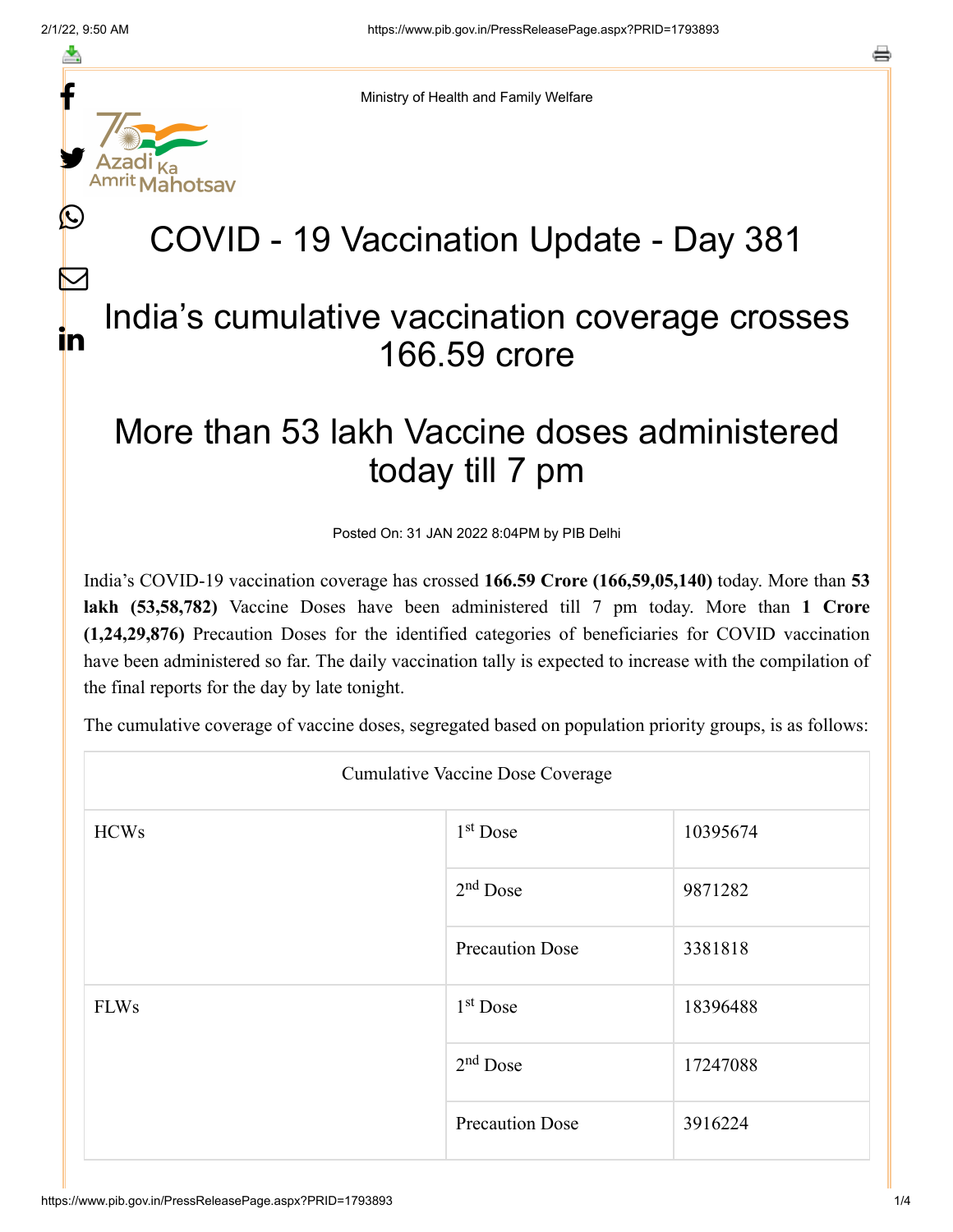| f<br>$\bf \Omega$ | Age Group 15-18 years                        | $1st$ Dose             | 46547420   |
|-------------------|----------------------------------------------|------------------------|------------|
|                   |                                              | $2nd$ Dose             | 335552     |
|                   | Age Group 18-44 years                        | 1 <sup>st</sup> Dose   | 541158635  |
|                   |                                              | $2nd$ Dose             | 405844481  |
| in                | Age Group 45-59 years                        | 1 <sup>st</sup> Dose   | 200315666  |
|                   |                                              | $2nd$ Dose             | 171549277  |
|                   | Over 60 years                                | 1 <sup>st</sup> Dose   | 124904086  |
|                   |                                              | $2nd$ Dose             | 106909615  |
|                   |                                              | <b>Precaution Dose</b> | 5131834    |
|                   | Cumulative 1 <sup>st</sup> dose administered |                        | 941717969  |
|                   | Cumulative 2 <sup>nd</sup> dose administered |                        | 711757295  |
|                   | <b>Precaution Dose</b>                       |                        | 12429876   |
|                   | Total                                        |                        | 1665905140 |

Today's achievement in the vaccination exercise, segregated by population priority groups, is as follows:

| Date: $31st$ January, 2022 (381 <sup>st</sup> Day) |                        |       |  |
|----------------------------------------------------|------------------------|-------|--|
| <b>HCWs</b>                                        | $1st$ Dose             | 344   |  |
|                                                    | $2nd$ Dose             | 6603  |  |
|                                                    | <b>Precaution Dose</b> | 70508 |  |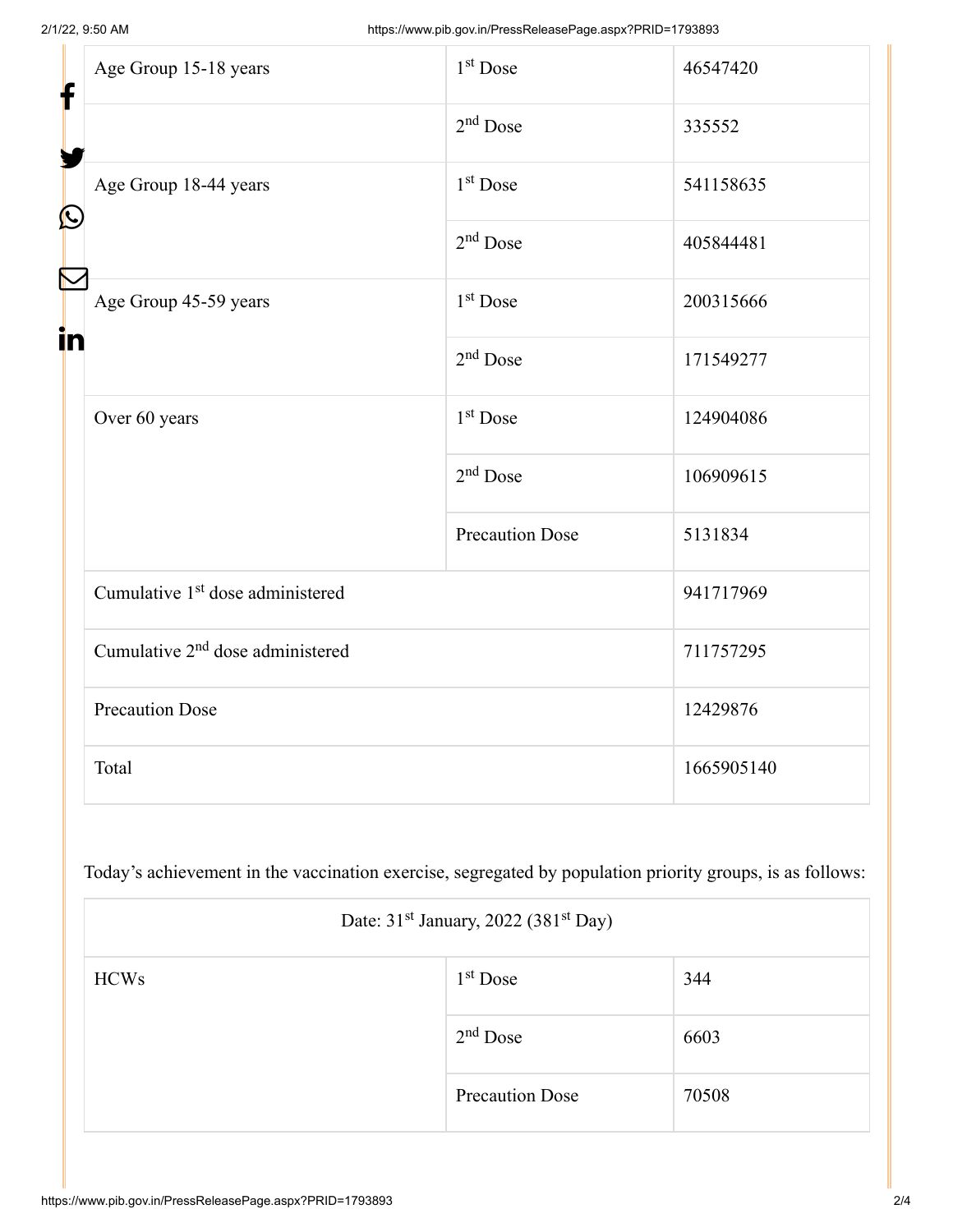| f<br>$\bf \Omega$<br>in | <b>FLWs</b>                                  | 1 <sup>st</sup> Dose   | 657     |
|-------------------------|----------------------------------------------|------------------------|---------|
|                         |                                              | $2nd$ Dose             | 14103   |
|                         |                                              | <b>Precaution Dose</b> | 150263  |
|                         | Age Group 15-18 years                        | $1st$ Dose             | 530981  |
|                         |                                              | $2nd$ Dose             | 335552  |
|                         | Age Group 18-44 years                        | $1st$ Dose             | 754726  |
|                         |                                              | $2nd$ Dose             | 2047946 |
|                         | Age Group 45-59 years                        | 1 <sup>st</sup> Dose   | 132636  |
|                         |                                              | $2nd$ Dose             | 550522  |
|                         | Over 60 years                                | $1st$ Dose             | 93750   |
|                         |                                              | $2nd$ Dose             | 325940  |
|                         |                                              | <b>Precaution Dose</b> | 344251  |
|                         | Cumulative 1 <sup>st</sup> dose administered |                        | 1513094 |
|                         | Cumulative 2 <sup>nd</sup> dose administered |                        | 3280666 |
|                         | <b>Precaution Dose</b>                       |                        | 565022  |
|                         | Total                                        |                        | 5358782 |

The vaccination exercise as a tool to protect the most vulnerable population groups in the country from COVID-19 continues to be regularly reviewed and monitored at the highest level.

\*\*\*\*

MV